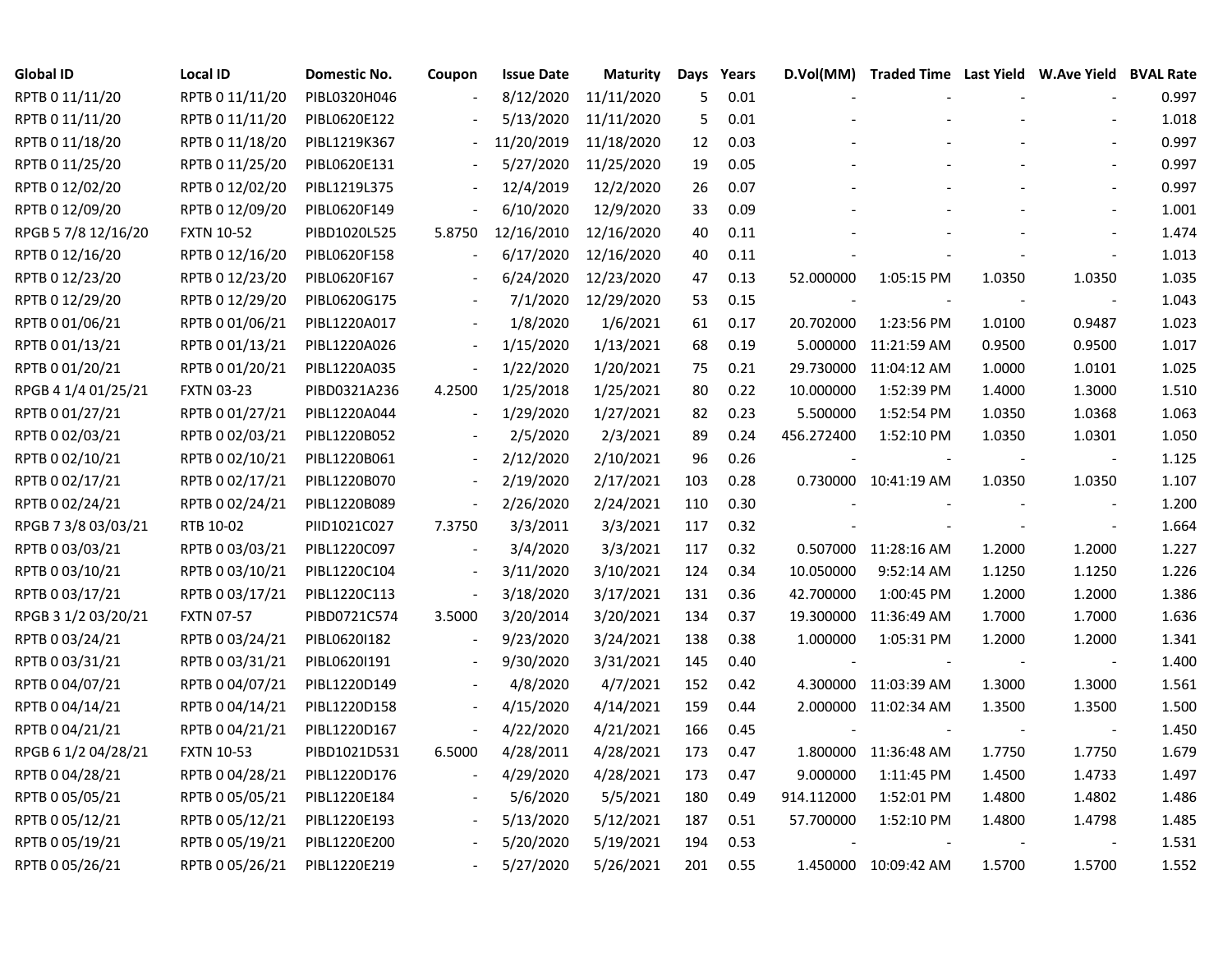| <b>Global ID</b>     | <b>Local ID</b>   | <b>Domestic No.</b> | Coupon                   | <b>Issue Date</b>     | <b>Maturity</b> | Days | Years |                          | D.Vol(MM) Traded Time Last Yield W.Ave Yield BVAL Rate |        |                          |       |
|----------------------|-------------------|---------------------|--------------------------|-----------------------|-----------------|------|-------|--------------------------|--------------------------------------------------------|--------|--------------------------|-------|
| RPTB 0 06/02/21      | RPTB 0 06/02/21   | PIBL1220F227        |                          | 6/3/2020              | 6/2/2021        | 208  | 0.57  |                          |                                                        |        |                          | 1.534 |
| RPTB 0 06/09/21      | RPTB 0 06/09/21   | PIBL1220F236        |                          | 6/10/2020             | 6/9/2021        | 215  | 0.59  |                          |                                                        |        |                          | 1.652 |
| RPGB 4 7/8 06/13/21  | RTB 03-09         | PIID0321F092        | 4.8750                   | 6/13/2018             | 6/13/2021       | 219  | 0.60  | 30.700000                | 1:53:59 PM                                             | 1.7700 | 1.7559                   | 1.701 |
| RPTB 0 06/16/21      | RPTB 0 06/16/21   | PIBL1220F245        |                          | 6/17/2020             | 6/16/2021       | 222  | 0.61  |                          | 9.146000 10:41:46 AM                                   | 1.5500 | 1.5500                   | 1.584 |
| RPTB 0 06/23/21      | RPTB 0 06/23/21   | PIBL1220F254        |                          | 6/24/2020             | 6/23/2021       | 229  | 0.63  |                          |                                                        |        | $\sim$                   | 1.597 |
| RPTB 0 06/30/21      | RPTB 0 06/30/21   | PIBL1220G262        | $\overline{\phantom{a}}$ | 7/1/2020              | 6/30/2021       | 236  | 0.65  |                          |                                                        |        | $\overline{\phantom{a}}$ | 1.648 |
| RPTB 0 07/07/21      | RPTB 0 07/07/21   | PIBL1220G271        | $\overline{\phantom{a}}$ | 7/8/2020              | 7/7/2021        | 243  | 0.67  |                          | 25.000000 10:56:01 AM                                  | 1.5750 | 1.5750                   | 1.629 |
| RPTB 0 07/14/21      | RPTB 0 07/14/21   | PIBL1220G280        | $\blacksquare$           | 7/15/2020             | 7/14/2021       | 250  | 0.68  |                          | 0.360000 10:27:12 AM                                   | 1.6250 | 1.6250                   | 1.637 |
| RPTB 0 07/21/21      | RPTB 0 07/21/21   | PIBL1220G299        |                          | 7/22/2020             | 7/21/2021       | 257  | 0.70  |                          | 1.409400 10:28:17 AM                                   | 1.6500 | 1.6500                   | 1.650 |
| RPTB 0 07/28/21      | RPTB 0 07/28/21   | PIBL1220G306        |                          | 7/29/2020             | 7/28/2021       | 264  | 0.72  |                          |                                                        |        | $\overline{\phantom{a}}$ | 1.665 |
| RPTB 0 08/04/21      | RPTB 0 08/04/21   | PIBL1220H314        |                          | 8/5/2020              | 8/4/2021        | 271  | 0.74  |                          |                                                        |        | $\overline{\phantom{a}}$ | 1.727 |
| RPTB 0 08/11/21      | RPTB 0 08/11/21   | PIBL1220H323        |                          | 8/12/2020             | 8/11/2021       | 278  | 0.76  |                          |                                                        |        | $\overline{\phantom{a}}$ | 1.719 |
| RPTB 0 08/18/21      | RPTB 0 08/18/21   | PIBL1220H332        |                          | 8/19/2020             | 8/18/2021       | 285  | 0.78  |                          | 105.060000 11:14:18 AM                                 | 1.6750 | 1.6988                   | 1.703 |
| RPTB 0 08/25/21      | RPTB 0 08/25/21   | PIBL1220H341        |                          | 8/26/2020             | 8/25/2021       | 292  | 0.80  |                          | 112.122500 10:40:02 AM                                 | 1.6500 | 1.6946                   | 1.667 |
| RPTB 0 09/01/21      | RPTB 0 09/01/21   | PIBL1220I359        |                          | 9/2/2020              | 9/1/2021        | 299  | 0.82  |                          |                                                        |        |                          | 1.710 |
| RPTB 0 09/08/21      | RPTB 0 09/08/21   | PIBL1220I368        |                          | 9/9/2020              | 9/8/2021        | 306  | 0.84  |                          |                                                        |        | $\overline{\phantom{a}}$ | 1.717 |
| RPTB 0 09/22/21      | RPTB 0 09/22/21   | PIBL1220I386        |                          | 9/23/2020             | 9/22/2021       | 320  | 0.88  |                          | 5.700000 10:21:49 AM                                   | 1.7150 | 1.7150                   | 1.735 |
| RPTB 0 09/29/21      | RPTB 0 09/29/21   | PIBL1220I395        |                          | 9/30/2020             | 9/29/2021       | 327  | 0.90  |                          | 2.933000 10:21:07 AM                                   | 1.7150 | 1.7150                   | 1.739 |
| RPTB 0 10/06/21      | RPTB 0 10/06/21   | PIBL1220J401        | $\blacksquare$           | 10/7/2020             | 10/6/2021       | 334  | 0.91  |                          |                                                        |        | $\blacksquare$           | 1.685 |
| RPTB 0 10/13/21      | RPTB 0 10/13/21   | PIBL1220J410        | $\overline{a}$           | 10/14/2020            | 10/13/2021      | 341  | 0.93  |                          |                                                        |        |                          | 1.776 |
| RPGB 5 3/4 10/20/21  | RTB 10-03         | PIID1021J039        | 5.7500                   | 10/20/2011            | 10/20/2021      | 348  | 0.95  |                          |                                                        |        | $\overline{\phantom{a}}$ | 1.771 |
| RPTB 0 10/20/21      | RPTB 0 10/20/21   | PIBL1220J429        |                          | 10/21/2020            | 10/20/2021      | 348  | 0.95  |                          | 278.080000 10:16:04 AM                                 | 1.7350 | 1.7350                   | 1.756 |
| RPTB 0 10/27/21      | RPTB 0 10/27/21   | PIBL1220J438        |                          | 10/28/2020            | 10/27/2021      | 355  | 0.97  | 71.506000                | 1:55:04 PM                                             | 1.7350 | 1.7350                   | 1.760 |
| RPTB 0 11/03/21      | RPTB 0 11/03/21   | PIBL1220K445        | $\blacksquare$           | 11/4/2020             | 11/3/2021       | 362  | 0.99  | 487.713000               | 1:39:32 PM                                             | 1.7350 | 1.7382                   | 1.744 |
| RPGB 5 3/4 11/24/21  | <b>FXTN 10-55</b> | PIBD1021K551        | 5.7500                   | 11/24/2011 11/24/2021 |                 | 383  | 1.05  | $\overline{\phantom{a}}$ |                                                        | $\sim$ | $\overline{\phantom{a}}$ | 1.819 |
| RPGB 6 3/8 01/19/22  | <b>FXTN 10-54</b> | PIBD1022G545        | 6.3750                   | 7/19/2011             | 1/19/2022       | 439  | 1.20  |                          | 1.930000 11:03:41 AM                                   | 1.9000 | 1.8995                   | 1.857 |
| RPGB 4 01/26/22      | <b>FXTN 05-74</b> | PIBD0522A747        | 4.0000                   | 1/26/2017             | 1/26/2022       | 446  | 1.22  | 78.644000                | 1:16:49 PM                                             | 1.9000 | 1.9077                   | 1.859 |
| RPGB 15 03/14/22     | <b>FXTN 20-02</b> | PIBD2022C021        | 15.0000                  | 3/14/2002             | 3/14/2022       | 493  | 1.35  |                          |                                                        |        | $\overline{\phantom{a}}$ | 1.873 |
| RPGB 4 3/4 07/04/22  | <b>FXTN 03-24</b> | PIBD0322G247        | 4.7500                   | 7/4/2019              | 7/4/2022        | 605  | 1.66  | 1158.250000              | 1:16:57 PM                                             | 1.8900 | 1.8782                   | 1.892 |
| RPGB 4 7/8 08/02/22  | <b>FXTN 10-56</b> | PIBD1022H562        | 4.8750                   | 8/2/2012              | 8/2/2022        | 634  | 1.74  |                          |                                                        |        | $\overline{\phantom{a}}$ | 1.958 |
| RPGB 4 3/4 09/13/22  | <b>FXTN 10-57</b> | PIBD1022I570        | 4.7500                   | 9/13/2012             | 9/13/2022       | 676  | 1.85  |                          |                                                        |        |                          | 2.001 |
| RPGB 12 3/4 10/17/22 | <b>FXTN 20-03</b> | PIBD2022J033        | 12.7500                  | 10/17/2002            | 10/17/2022      | 710  | 1.94  |                          |                                                        |        | $\sim$                   | 2.024 |
| RPGB 4 5/8 12/04/22  | RTB 05-11         | PIID0522L114        | 4.6250                   | 12/4/2017             | 12/4/2022       | 758  | 2.08  | 117.700000               | 1:00:27 PM                                             | 2.0400 | 2.0405                   | 2.039 |
| RPGB 4 12/06/22      | <b>FXTN 10-58</b> | PIBD1022L585        | 4.0000                   | 12/6/2012             | 12/6/2022       | 760  | 2.08  |                          |                                                        |        |                          | 2.059 |
| RPGB 4 3/8 02/11/23  | RTB 03-10         | PIID0323B101        | 4.3750                   | 2/11/2020             | 2/11/2023       | 827  | 2.26  | 1437.250000              | 1:41:38 PM                                             | 2.0600 | 2.0687                   | 2.073 |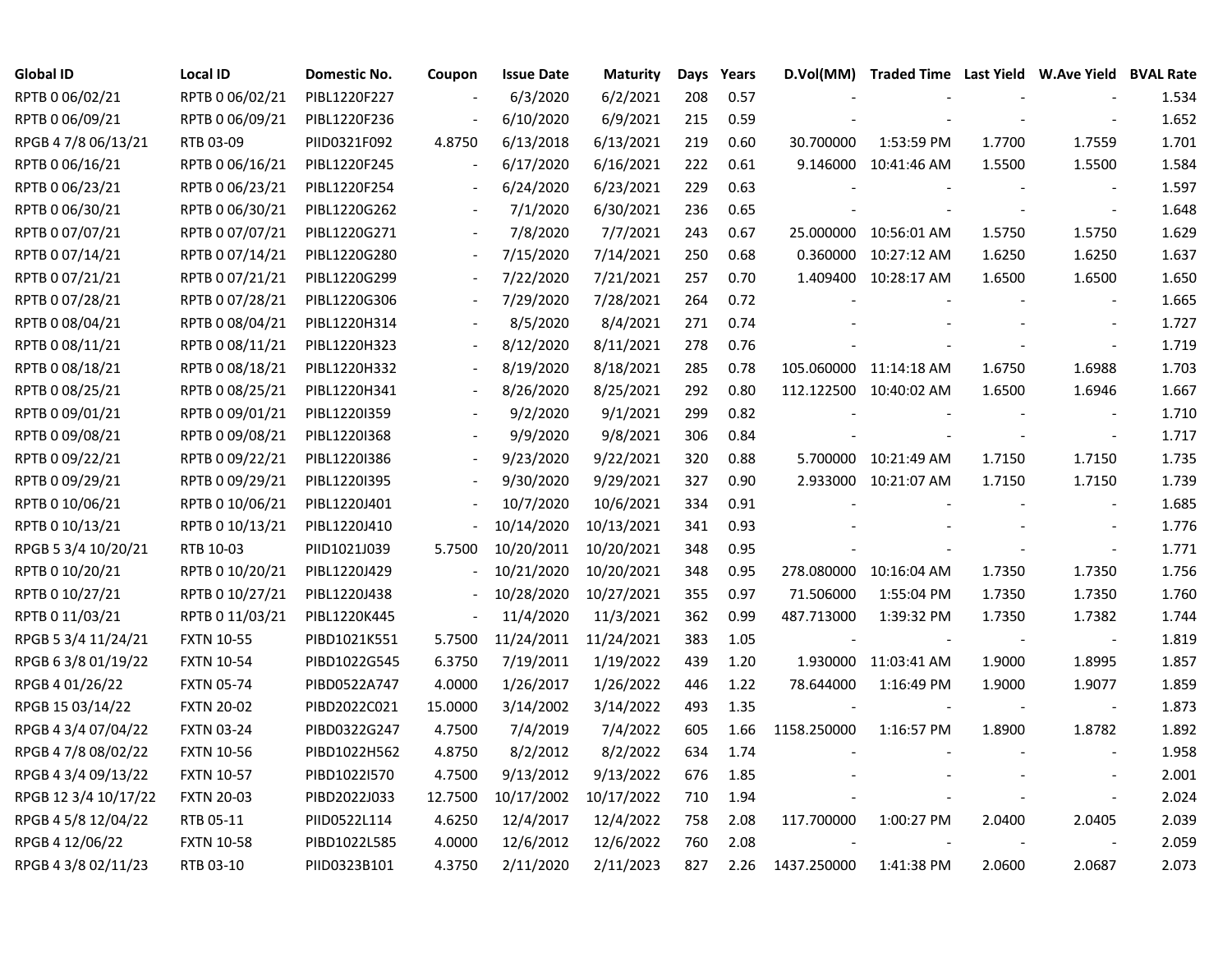| <b>Global ID</b>     | <b>Local ID</b>   | Domestic No. | Coupon  | <b>Issue Date</b> | <b>Maturity</b>       | Days | Years |             | D.Vol(MM) Traded Time Last Yield W.Ave Yield BVAL Rate |        |                          |       |
|----------------------|-------------------|--------------|---------|-------------------|-----------------------|------|-------|-------------|--------------------------------------------------------|--------|--------------------------|-------|
| RPGB 13 02/20/23     | <b>FXTN 20-04</b> | PIBD2023B048 | 13.0000 | 2/20/2003         | 2/20/2023             | 836  | 2.29  |             |                                                        |        |                          | 2.112 |
| RPGB 5 1/2 03/08/23  | <b>FXTN 05-75</b> | PIBD0523C752 | 5.5000  | 3/8/2018          | 3/8/2023              | 852  | 2.33  | 5.650000    | 11:37:33 AM                                            | 2.2000 | 2.1834                   | 2.153 |
| RPGB 3 1/2 04/21/23  | <b>FXTN 07-58</b> | PIBD0723D588 | 3.5000  | 4/21/2016         | 4/21/2023             | 896  | 2.45  | 45.100000   | 1:15:14 PM                                             | 2.1800 | 2.1895                   | 2.197 |
| RPGB 11 7/8 05/29/23 | <b>FXTN 20-05</b> | PIBD2023E054 | 11.8750 | 5/29/2003         | 5/29/2023             | 934  | 2.56  |             |                                                        |        | $\blacksquare$           | 2.179 |
| RPGB 3 1/4 08/15/23  | RTB 10-04         | PIID1023H046 | 3.2500  | 8/15/2013         | 8/15/2023 1,012       |      | 2.77  | 5.500000    | 1:55:16 PM                                             | 2.4000 | 2.4000                   | 2.309 |
| RPGB 2 3/8 09/10/23  | <b>FXTN 03-25</b> | PIBD0323I252 | 2.3750  | 9/10/2020         | 9/10/2023 1,038       |      | 2.84  | 144.724000  | 1:49:49 PM                                             | 2.2000 | 2.2050                   | 2.213 |
| RPGB 11 3/8 10/23/23 | <b>FXTN 20-06</b> | PIBD2023J068 | 11.3750 | 10/23/2003        | 10/23/2023 1,081      |      | 2.96  |             |                                                        |        | $\overline{\phantom{a}}$ | 2.281 |
| RPGB 6 1/4 03/12/24  | RTB 05-12         | PIID0524C129 | 6.2500  | 3/12/2019         | 3/12/2024 1,222       |      | 3.35  | 10.600000   | 1:03:28 PM                                             | 2.3400 | 2.3494                   | 2.262 |
| RPGB 4 1/2 04/20/24  | <b>FXTN 07-59</b> | PIBD0724D595 | 4.5000  | 4/20/2017         | 4/20/2024 1,261       |      | 3.45  |             |                                                        |        | $\sim$                   | 2.390 |
| RPGB 12 3/8 06/03/24 | <b>FXTN 20-07</b> | PIBD2024F075 | 12.3750 | 6/3/2004          | 6/3/2024 1,305        |      | 3.57  |             |                                                        |        |                          | 2.429 |
| RPGB 12 7/8 08/05/24 | <b>FXTN 20-08</b> | PIBD2024H086 | 12.8750 | 8/5/2004          | 8/5/2024 1,368        |      | 3.75  |             |                                                        |        | $\overline{\phantom{a}}$ | 2.470 |
| RPGB 4 1/8 08/20/24  | <b>FXTN 10-59</b> | PIBD1024H595 | 4.1250  | 8/20/2014         | 8/20/2024 1,383       |      | 3.79  |             | 6.000000 10:02:37 AM                                   | 2.6500 | 2.6500                   | 2.645 |
| RPGB 4 1/4 10/17/24  | <b>FXTN 05-76</b> | PIBD0524J762 | 4.2500  | 10/17/2019        | 10/17/2024 1,441      |      | 3.95  | 10.000000   | 1:45:59 PM                                             | 2.4250 | 2.4250                   | 2.456 |
| RPGB 13 3/4 11/11/24 | <b>FXTN 20-09</b> | PIBD2024K091 | 13.7500 | 11/11/2004        | 11/11/2024 1,466      |      | 4.01  |             |                                                        |        | $\blacksquare$           | 2.440 |
| RPGB 5 3/4 04/12/25  | <b>FXTN 07-61</b> | PIBD0725D618 | 5.7500  | 4/12/2018         | 4/12/2025 1,618       |      | 4.43  | 16.013000   | 9:58:55 AM                                             | 2.6000 | 2.6248                   | 2.627 |
| RPGB 12 1/8 04/14/25 | <b>FXTN 20-10</b> | PIBD2025D103 | 12.1250 | 4/14/2005         | 4/14/2025 1,620       |      | 4.44  |             |                                                        |        | $\overline{\phantom{a}}$ | 2.615 |
| RPGB 2 5/8 08/12/25  | RTB 05-13         | PIID0525H130 | 2.6250  | 8/12/2020         | 8/12/2025 1,740       |      | 4.76  | 3524.105000 | 1:45:41 PM                                             | 2.7200 | 2.7167                   | 2.724 |
| RPGB 3 5/8 09/09/25  | <b>FXTN 10-60</b> | PIBD10251608 | 3.6250  | 9/9/2015          | 9/9/2025 1,768        |      | 4.84  | 640.000000  | 1:21:43 PM                                             | 2.8000 | 2.7914                   | 2.796 |
| RPGB 12 1/8 10/20/25 | <b>FXTN 20-11</b> | PIBD2025J116 | 12.1250 | 10/20/2005        | 10/20/2025 1,809      |      | 4.95  |             |                                                        |        | $\blacksquare$           | 2.725 |
| RPGB 18 1/4 11/29/25 | <b>FXTN 25-01</b> | PIBD2525K015 | 18.2500 | 11/29/2000        | 11/29/2025 1,849      |      | 5.06  |             |                                                        |        |                          | 2.733 |
| RPGB 10 1/4 01/19/26 | <b>FXTN 20-12</b> | PIBD2026A122 | 10.2500 | 1/19/2006         | 1/19/2026 1,900       |      | 5.20  |             |                                                        |        | $\blacksquare$           | 2.751 |
| RPGB 6 1/4 02/14/26  | <b>FXTN 07-62</b> | PIBD0726B627 | 6.2500  | 2/14/2019         | 2/14/2026 1,926       |      | 5.27  | 250.000000  | 9:35:19 AM                                             | 2.8000 | 2.8000                   | 2.798 |
| RPGB 3 1/2 09/20/26  | RTB 10-05         | PIID1026I057 | 3.5000  | 9/20/2016         | 9/20/2026 2,144       |      | 5.87  |             |                                                        |        | $\overline{\phantom{a}}$ | 3.078 |
| RPGB 6 1/4 10/20/26  | RTB 15-01         | PIID1526J019 | 6.2500  | 10/20/2011        | 10/20/2026 2,174      |      | 5.95  |             | 6.460000 11:39:07 AM                                   | 2.9250 | 2.9482                   | 2.844 |
| RPGB 8 12/07/26      | <b>FXTN 20-13</b> | PIBD2026L139 | 8.0000  | 12/7/2006         | 12/7/2026 2,222       |      | 6.08  |             |                                                        |        | $\blacksquare$           | 2.873 |
| RPGB 5 3/8 03/01/27  | RTB 15-02         | PIID1527C023 | 5.3750  | 3/1/2012          | 3/1/2027 2,306        |      | 6.31  | 5.500000    | 1:50:24 PM                                             | 3.0500 | 3.0045                   | 2.873 |
| RPGB 4 3/4 05/04/27  | <b>FXTN 10-61</b> | PIBD1027E617 | 4.7500  | 5/4/2017          | 5/4/2027 2,370        |      | 6.49  |             |                                                        |        | $\blacksquare$           | 2.887 |
| RPGB 8 5/8 09/06/27  | <b>FXTN 20-14</b> | PIBD2027I140 | 8.6250  | 9/6/2007          | 9/6/2027 2,495        |      | 6.83  |             | 7.850000 11:39:51 AM                                   | 3.7000 | 3.7000                   | 2.920 |
| RPGB 6 1/4 03/22/28  | <b>FXTN 10-63</b> | PIBD1028C635 | 6.2500  | 3/22/2018         | 3/22/2028 2,693       |      | 7.37  |             |                                                        |        |                          | 2.971 |
| RPGB 9 1/2 12/04/28  | <b>FXTN 20-15</b> | PIBD2028L151 | 9.5000  | 12/4/2008         | 12/4/2028 2,950       |      | 8.08  |             |                                                        |        | $\blacksquare$           | 2.966 |
| RPGB 6 7/8 01/10/29  | <b>FXTN 10-64</b> | PIBD1029A644 | 6.8750  | 1/10/2019         | 1/10/2029 2,987       |      | 8.18  | 1101.300000 | 1:44:46 PM                                             | 2.9170 | 2.9017                   | 2.902 |
| RPGB 8 3/4 05/27/30  | <b>FXTN 20-16</b> | PIBD2030E166 | 8.7500  | 5/27/2010         | 5/27/2030 3,489       |      | 9.55  | 8.100000    | 11:56:17 AM                                            | 3.5000 | 3.4457                   | 2.989 |
| RPGB 2 7/8 07/09/30  | <b>FXTN 10-65</b> | PIBD1030G655 | 2.8750  | 7/9/2020          | 7/9/2030 3,532        |      | 9.67  | 40.000000   | 1:39:15 PM                                             | 2.9000 | 2.9000                   | 2.950 |
| RPGB 12 1/2 07/28/30 | <b>FXTN 25-02</b> | PIBD2530G029 | 12.5000 | 7/28/2005         | 7/28/2030 3,551       |      | 9.72  |             |                                                        |        |                          | 2.988 |
| RPGB 11 1/4 01/26/31 | <b>FXTN 25-03</b> | PIBD2531A032 | 11.2500 | 1/26/2006         | 1/26/2031 3,733 10.22 |      |       |             |                                                        |        |                          | 3.000 |